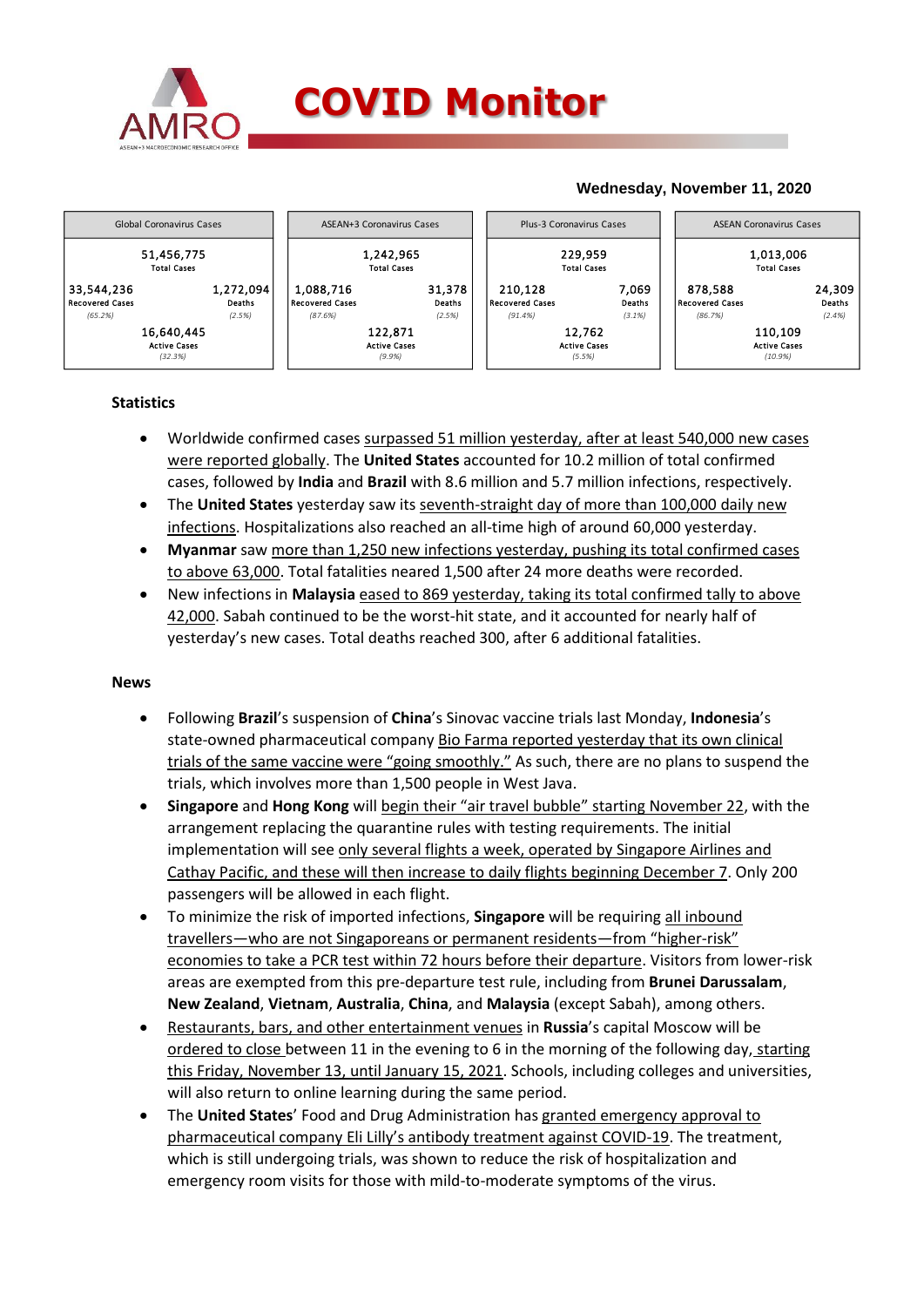

#### Overview of Confirmed COVID-19 Cases

| Economy<br><b>Deaths</b><br><b>Cases</b><br>Population<br>Cases<br>per 1M Pop.<br>$(7-day avg)1$<br>Cases<br>Cases<br><b>Deaths</b><br>Rate (%)<br>Recovered<br><b>Rate (%)</b><br>51,456,775<br>542,799<br>1,272,094<br>Global<br>55,626<br>$1.1\,$<br>9,000<br>2.5<br>33,544,236<br>65.2<br>ASEAN+3<br>1,242,965<br>8,705<br>1,286<br>0.7<br>31,378<br>125<br>2.5<br>1,088,716<br>87.6<br>Plus-3<br>229,959<br>543<br>0.6<br>9<br>210,128<br>1,468<br>7,069<br>3.1<br>91.4<br><b>ASEAN</b><br>7,237<br>743<br>0.7<br>878,588<br>1,013,006<br>24,309<br>116<br>2.4<br>86.7<br>$-5$<br>86,284<br>17<br>0.0<br>0.0<br>61<br>4,634<br>$\mathbf 0$<br>5.4<br>81,222<br>94.1<br>China<br>1.2<br>3<br>5,389<br>706<br>9<br>0.2<br>108<br>5,153<br>95.6<br>Hong Kong, China<br>$\mathbf{1}$<br>2.0<br>10.3<br>499<br>6<br>110,487<br>879<br>1,296<br>98,487<br>89.1<br>1.2<br>1,840<br>1.7<br>Japan<br>2.8<br>46<br>0.5<br>$\overline{2}$<br>27,799<br>534<br>146<br>487<br>1.8<br>25,266<br>90.9<br>Korea<br>14.0<br>444,348<br>1,647<br>3,779<br>926<br>14,761<br>72<br>375,741<br>Indonesia<br>0.9<br>3.3<br>84.6<br>869<br>26.2<br>$-103$<br>2.1<br>300<br>6<br>0.7<br>42,050<br>1,266<br>30,304<br>72.1<br>Malaysia<br>399,749<br>11.8<br>$-754$<br>0.3<br>Philippines<br>3,633<br>1,300<br>7,661<br>14<br>1.9<br>361,919<br>90.5<br>1.6<br>0.0<br>$\mathbf 0$<br>58,073<br>10,185<br>9<br>$\,1\,$<br>28<br>0.0<br>57,985<br>99.8<br>Singapore<br>57<br>3,847<br>3<br>0.0<br>0.1<br>60<br>$\mathbf 0$<br>3,685<br>Thailand<br>$-1$<br>1.6<br>95.8 | cases $(\%)^2$<br>Cases<br>67.7<br>16,640,445<br>67.6<br>122,871<br>12,762<br>90.1<br>89.4<br>110,109<br>428<br>99.5<br>128<br>97.6<br>10,160<br>90.8<br>92.6<br>2,046<br>53,846<br>87.9<br>72.8<br>11,446<br>30,169<br>92.5<br>99.9<br>60<br>97.3<br>102 |
|--------------------------------------------------------------------------------------------------------------------------------------------------------------------------------------------------------------------------------------------------------------------------------------------------------------------------------------------------------------------------------------------------------------------------------------------------------------------------------------------------------------------------------------------------------------------------------------------------------------------------------------------------------------------------------------------------------------------------------------------------------------------------------------------------------------------------------------------------------------------------------------------------------------------------------------------------------------------------------------------------------------------------------------------------------------------------------------------------------------------------------------------------------------------------------------------------------------------------------------------------------------------------------------------------------------------------------------------------------------------------------------------------------------------------------------------------------------------------------------------------------------------------------------------------|-----------------------------------------------------------------------------------------------------------------------------------------------------------------------------------------------------------------------------------------------------------|
|                                                                                                                                                                                                                                                                                                                                                                                                                                                                                                                                                                                                                                                                                                                                                                                                                                                                                                                                                                                                                                                                                                                                                                                                                                                                                                                                                                                                                                                                                                                                                  |                                                                                                                                                                                                                                                           |
|                                                                                                                                                                                                                                                                                                                                                                                                                                                                                                                                                                                                                                                                                                                                                                                                                                                                                                                                                                                                                                                                                                                                                                                                                                                                                                                                                                                                                                                                                                                                                  |                                                                                                                                                                                                                                                           |
|                                                                                                                                                                                                                                                                                                                                                                                                                                                                                                                                                                                                                                                                                                                                                                                                                                                                                                                                                                                                                                                                                                                                                                                                                                                                                                                                                                                                                                                                                                                                                  |                                                                                                                                                                                                                                                           |
|                                                                                                                                                                                                                                                                                                                                                                                                                                                                                                                                                                                                                                                                                                                                                                                                                                                                                                                                                                                                                                                                                                                                                                                                                                                                                                                                                                                                                                                                                                                                                  |                                                                                                                                                                                                                                                           |
|                                                                                                                                                                                                                                                                                                                                                                                                                                                                                                                                                                                                                                                                                                                                                                                                                                                                                                                                                                                                                                                                                                                                                                                                                                                                                                                                                                                                                                                                                                                                                  |                                                                                                                                                                                                                                                           |
|                                                                                                                                                                                                                                                                                                                                                                                                                                                                                                                                                                                                                                                                                                                                                                                                                                                                                                                                                                                                                                                                                                                                                                                                                                                                                                                                                                                                                                                                                                                                                  |                                                                                                                                                                                                                                                           |
|                                                                                                                                                                                                                                                                                                                                                                                                                                                                                                                                                                                                                                                                                                                                                                                                                                                                                                                                                                                                                                                                                                                                                                                                                                                                                                                                                                                                                                                                                                                                                  |                                                                                                                                                                                                                                                           |
|                                                                                                                                                                                                                                                                                                                                                                                                                                                                                                                                                                                                                                                                                                                                                                                                                                                                                                                                                                                                                                                                                                                                                                                                                                                                                                                                                                                                                                                                                                                                                  |                                                                                                                                                                                                                                                           |
|                                                                                                                                                                                                                                                                                                                                                                                                                                                                                                                                                                                                                                                                                                                                                                                                                                                                                                                                                                                                                                                                                                                                                                                                                                                                                                                                                                                                                                                                                                                                                  |                                                                                                                                                                                                                                                           |
|                                                                                                                                                                                                                                                                                                                                                                                                                                                                                                                                                                                                                                                                                                                                                                                                                                                                                                                                                                                                                                                                                                                                                                                                                                                                                                                                                                                                                                                                                                                                                  |                                                                                                                                                                                                                                                           |
|                                                                                                                                                                                                                                                                                                                                                                                                                                                                                                                                                                                                                                                                                                                                                                                                                                                                                                                                                                                                                                                                                                                                                                                                                                                                                                                                                                                                                                                                                                                                                  |                                                                                                                                                                                                                                                           |
|                                                                                                                                                                                                                                                                                                                                                                                                                                                                                                                                                                                                                                                                                                                                                                                                                                                                                                                                                                                                                                                                                                                                                                                                                                                                                                                                                                                                                                                                                                                                                  |                                                                                                                                                                                                                                                           |
|                                                                                                                                                                                                                                                                                                                                                                                                                                                                                                                                                                                                                                                                                                                                                                                                                                                                                                                                                                                                                                                                                                                                                                                                                                                                                                                                                                                                                                                                                                                                                  |                                                                                                                                                                                                                                                           |
|                                                                                                                                                                                                                                                                                                                                                                                                                                                                                                                                                                                                                                                                                                                                                                                                                                                                                                                                                                                                                                                                                                                                                                                                                                                                                                                                                                                                                                                                                                                                                  |                                                                                                                                                                                                                                                           |
|                                                                                                                                                                                                                                                                                                                                                                                                                                                                                                                                                                                                                                                                                                                                                                                                                                                                                                                                                                                                                                                                                                                                                                                                                                                                                                                                                                                                                                                                                                                                                  |                                                                                                                                                                                                                                                           |
|                                                                                                                                                                                                                                                                                                                                                                                                                                                                                                                                                                                                                                                                                                                                                                                                                                                                                                                                                                                                                                                                                                                                                                                                                                                                                                                                                                                                                                                                                                                                                  |                                                                                                                                                                                                                                                           |
|                                                                                                                                                                                                                                                                                                                                                                                                                                                                                                                                                                                                                                                                                                                                                                                                                                                                                                                                                                                                                                                                                                                                                                                                                                                                                                                                                                                                                                                                                                                                                  |                                                                                                                                                                                                                                                           |
| 0.0<br>$\mathsf 0$<br>3<br>Brunei Darussalam<br>148<br>328<br>$\mathbf 0$<br>0.0<br>$\mathbf 0$<br>2.0<br>145<br>98.0                                                                                                                                                                                                                                                                                                                                                                                                                                                                                                                                                                                                                                                                                                                                                                                                                                                                                                                                                                                                                                                                                                                                                                                                                                                                                                                                                                                                                            | $\pmb{0}$<br>100.0                                                                                                                                                                                                                                        |
| 300<br>$-3$<br>$\mathbf 0$<br>Cambodia<br>18<br>$\mathbf 0$<br>0.0<br>0.0<br>$\mathbf 0$<br>0.0<br>288<br>96.0                                                                                                                                                                                                                                                                                                                                                                                                                                                                                                                                                                                                                                                                                                                                                                                                                                                                                                                                                                                                                                                                                                                                                                                                                                                                                                                                                                                                                                   | 12<br>96.0                                                                                                                                                                                                                                                |
| 0.0<br>0<br>$\mathbf 0$<br>Lao PDR<br>24<br>$\overline{3}$<br>$\mathbf 0$<br>0.0<br>$\mathbf 0$<br>0.0<br>23<br>95.8                                                                                                                                                                                                                                                                                                                                                                                                                                                                                                                                                                                                                                                                                                                                                                                                                                                                                                                                                                                                                                                                                                                                                                                                                                                                                                                                                                                                                             | $\,1$<br>95.8                                                                                                                                                                                                                                             |
| 668<br>47411<br>63,241<br>1,185<br>1,266<br>23.7<br>2.0<br>1461<br>24<br>2.3<br>75.0<br>Myanmar                                                                                                                                                                                                                                                                                                                                                                                                                                                                                                                                                                                                                                                                                                                                                                                                                                                                                                                                                                                                                                                                                                                                                                                                                                                                                                                                                                                                                                                  | 77.3<br>14,369                                                                                                                                                                                                                                            |
| 0.1<br>9<br>1,226<br>13<br>11<br>0.9<br>35<br>0<br>2.9<br>1,087<br>88.7<br>Vietnam                                                                                                                                                                                                                                                                                                                                                                                                                                                                                                                                                                                                                                                                                                                                                                                                                                                                                                                                                                                                                                                                                                                                                                                                                                                                                                                                                                                                                                                               | 104<br>91.5                                                                                                                                                                                                                                               |
|                                                                                                                                                                                                                                                                                                                                                                                                                                                                                                                                                                                                                                                                                                                                                                                                                                                                                                                                                                                                                                                                                                                                                                                                                                                                                                                                                                                                                                                                                                                                                  |                                                                                                                                                                                                                                                           |
| 507,475<br>1,900<br>Belgium<br>44,063<br>4,293<br>372.8<br>0.9<br>13,561<br>345<br>2.7<br>$\overline{\phantom{a}}$                                                                                                                                                                                                                                                                                                                                                                                                                                                                                                                                                                                                                                                                                                                                                                                                                                                                                                                                                                                                                                                                                                                                                                                                                                                                                                                                                                                                                               |                                                                                                                                                                                                                                                           |
| $\mathbf 0$<br>1,810,653<br>27,859<br>40,678<br>2.2<br>France<br>Ĭ.<br>$\overline{\phantom{a}}$<br>$\overline{\phantom{a}}$                                                                                                                                                                                                                                                                                                                                                                                                                                                                                                                                                                                                                                                                                                                                                                                                                                                                                                                                                                                                                                                                                                                                                                                                                                                                                                                                                                                                                      |                                                                                                                                                                                                                                                           |
| 20,025<br>715,693<br>3.9<br>62.4<br>8,625<br>26,547<br>319.9<br>11,781<br>373<br>1.6<br>446,402<br>Germany                                                                                                                                                                                                                                                                                                                                                                                                                                                                                                                                                                                                                                                                                                                                                                                                                                                                                                                                                                                                                                                                                                                                                                                                                                                                                                                                                                                                                                       | 257,510<br>64.0                                                                                                                                                                                                                                           |
| 995,463<br>582.6<br>9,821<br>3.7<br>363,023<br>16,527<br>35,090<br>42,330<br>580<br>4.3<br>36.5<br>Italy                                                                                                                                                                                                                                                                                                                                                                                                                                                                                                                                                                                                                                                                                                                                                                                                                                                                                                                                                                                                                                                                                                                                                                                                                                                                                                                                                                                                                                         | 590,110<br>40.7                                                                                                                                                                                                                                           |
| 6,802<br>426,227<br>24,664<br>664.4<br>2.8<br>168<br>Netherlands<br>11,482<br>8,211<br>1.9<br>$\overline{\phantom{a}}$                                                                                                                                                                                                                                                                                                                                                                                                                                                                                                                                                                                                                                                                                                                                                                                                                                                                                                                                                                                                                                                                                                                                                                                                                                                                                                                                                                                                                           | $\sim$                                                                                                                                                                                                                                                    |
| 1,381,218<br>0<br>150,376<br>10.9<br>29,472<br>39,345<br>2.8<br>Spain<br>$\overline{\phantom{a}}$                                                                                                                                                                                                                                                                                                                                                                                                                                                                                                                                                                                                                                                                                                                                                                                                                                                                                                                                                                                                                                                                                                                                                                                                                                                                                                                                                                                                                                                | 96.1<br>53,521                                                                                                                                                                                                                                            |
| $-11,329$<br>2.6<br>Switzerland<br>235,202<br>27,200<br>5,980<br>691.6<br>3,013<br>111<br>1.3<br>122,600<br>52.1                                                                                                                                                                                                                                                                                                                                                                                                                                                                                                                                                                                                                                                                                                                                                                                                                                                                                                                                                                                                                                                                                                                                                                                                                                                                                                                                                                                                                                 | 53.4<br>109,589                                                                                                                                                                                                                                           |
| 2,485<br>623<br>United Kingdom<br>1,237,198<br>18,396<br>23,835<br>354.4<br>2.0<br>49,861<br>4.0<br>$\overline{\phantom{a}}$                                                                                                                                                                                                                                                                                                                                                                                                                                                                                                                                                                                                                                                                                                                                                                                                                                                                                                                                                                                                                                                                                                                                                                                                                                                                                                                                                                                                                     | $\sim$                                                                                                                                                                                                                                                    |
|                                                                                                                                                                                                                                                                                                                                                                                                                                                                                                                                                                                                                                                                                                                                                                                                                                                                                                                                                                                                                                                                                                                                                                                                                                                                                                                                                                                                                                                                                                                                                  |                                                                                                                                                                                                                                                           |
| 113.4<br>13,056<br>0.4<br>5,699,005<br>26,961<br>23,973<br>174<br>2.9<br>5,183,970<br>91.0<br>162,802<br>Brazil                                                                                                                                                                                                                                                                                                                                                                                                                                                                                                                                                                                                                                                                                                                                                                                                                                                                                                                                                                                                                                                                                                                                                                                                                                                                                                                                                                                                                                  | 93.8<br>352,233                                                                                                                                                                                                                                           |
| 276,479<br>$-426$<br>Canada<br>7,312<br>4,445<br>10,693<br>73<br>3.9<br>224,912<br>81.3<br>117.5<br>1.6                                                                                                                                                                                                                                                                                                                                                                                                                                                                                                                                                                                                                                                                                                                                                                                                                                                                                                                                                                                                                                                                                                                                                                                                                                                                                                                                                                                                                                          | 40,874<br>85.2                                                                                                                                                                                                                                            |
| 1,262,476<br>27,716<br>11,977<br>262.9<br>3,660<br>$1.0$<br>34,183<br>276<br>1,081,897<br>85.7<br>Argentina<br>2.7                                                                                                                                                                                                                                                                                                                                                                                                                                                                                                                                                                                                                                                                                                                                                                                                                                                                                                                                                                                                                                                                                                                                                                                                                                                                                                                                                                                                                               | 88.4<br>146,396                                                                                                                                                                                                                                           |
| 978,531<br>10,706<br>824,355<br>7,699<br>10,706<br>84.2<br>1.1<br>95,842<br>815<br>9.8<br>84.2<br>Mexico                                                                                                                                                                                                                                                                                                                                                                                                                                                                                                                                                                                                                                                                                                                                                                                                                                                                                                                                                                                                                                                                                                                                                                                                                                                                                                                                                                                                                                         | 58,334<br>94.0                                                                                                                                                                                                                                            |
| 923,527<br>28,136<br>1,194<br>36.4<br>$-1,129$<br>0.1<br>34,943<br>64<br>850,670<br>92.1<br>Peru<br>3.8                                                                                                                                                                                                                                                                                                                                                                                                                                                                                                                                                                                                                                                                                                                                                                                                                                                                                                                                                                                                                                                                                                                                                                                                                                                                                                                                                                                                                                          | 95.9<br>37,914                                                                                                                                                                                                                                            |
| <b>United States</b><br>30,829<br>424.7<br>$-35,523$<br>10,206,106<br>140,588<br>1.4<br>238,666<br>1,407<br>3,961,873<br>38.8<br>2.3                                                                                                                                                                                                                                                                                                                                                                                                                                                                                                                                                                                                                                                                                                                                                                                                                                                                                                                                                                                                                                                                                                                                                                                                                                                                                                                                                                                                             | 6,005,567<br>41.2                                                                                                                                                                                                                                         |
|                                                                                                                                                                                                                                                                                                                                                                                                                                                                                                                                                                                                                                                                                                                                                                                                                                                                                                                                                                                                                                                                                                                                                                                                                                                                                                                                                                                                                                                                                                                                                  |                                                                                                                                                                                                                                                           |
| 27,671<br>$\overline{2}$<br>0.1<br>$-2$<br>1,065<br>0.0<br>907<br>0<br>3.3<br>25,454<br>92.0<br>Australia                                                                                                                                                                                                                                                                                                                                                                                                                                                                                                                                                                                                                                                                                                                                                                                                                                                                                                                                                                                                                                                                                                                                                                                                                                                                                                                                                                                                                                        | 1,310<br>95.3                                                                                                                                                                                                                                             |
| 8,636,011<br>44,281<br>32.3<br>6,208<br>127,571<br>512<br>8,013,783<br>92.8<br>India<br>6,306<br>0.5<br>1.5                                                                                                                                                                                                                                                                                                                                                                                                                                                                                                                                                                                                                                                                                                                                                                                                                                                                                                                                                                                                                                                                                                                                                                                                                                                                                                                                                                                                                                      | 494,657<br>94.3                                                                                                                                                                                                                                           |
| 703,288<br>8,358<br>122.9<br>$-124$<br>39,202<br>453<br>530,694<br>10,339<br>1.5<br>5.6<br>75.5<br>Iran                                                                                                                                                                                                                                                                                                                                                                                                                                                                                                                                                                                                                                                                                                                                                                                                                                                                                                                                                                                                                                                                                                                                                                                                                                                                                                                                                                                                                                          | 133,392<br>81.0                                                                                                                                                                                                                                           |
| 1,802,762<br>$-812$<br>12,296<br>20,765<br>141.6<br>1.2<br>30,899<br>353<br>1,341,868<br>74.4<br>Russia<br>1.7                                                                                                                                                                                                                                                                                                                                                                                                                                                                                                                                                                                                                                                                                                                                                                                                                                                                                                                                                                                                                                                                                                                                                                                                                                                                                                                                                                                                                                   | 429,995<br>76.1                                                                                                                                                                                                                                           |
| 13.5<br>79<br>351,455<br>471<br>0.1<br>5,576<br>17<br>338,281<br>Saudi Arabia<br>10,110<br>1.6<br>96.3                                                                                                                                                                                                                                                                                                                                                                                                                                                                                                                                                                                                                                                                                                                                                                                                                                                                                                                                                                                                                                                                                                                                                                                                                                                                                                                                                                                                                                           | 97.8<br>7,598                                                                                                                                                                                                                                             |
| 482<br>0.2<br>South Africa<br>740,254<br>12,395<br>1,729<br>29.0<br>19,951<br>106<br>2.7<br>683,194<br>92.3                                                                                                                                                                                                                                                                                                                                                                                                                                                                                                                                                                                                                                                                                                                                                                                                                                                                                                                                                                                                                                                                                                                                                                                                                                                                                                                                                                                                                                      | 37,109<br>95.0                                                                                                                                                                                                                                            |

Source: Haver Analytics, sourced from Johns Hopkins University; AMRO staff calculations.

Notes: New cases since previous day. Δ% refers to percentage change since previous day. Fatality rate measured as deaths per confirmed infections.<br>1/ Since January 31, 2020.

2/ Resolved cases (i.e. non-active cases) to total cases; serves as a proxy for the stage of the cycle.

Data as of 10/11/2020